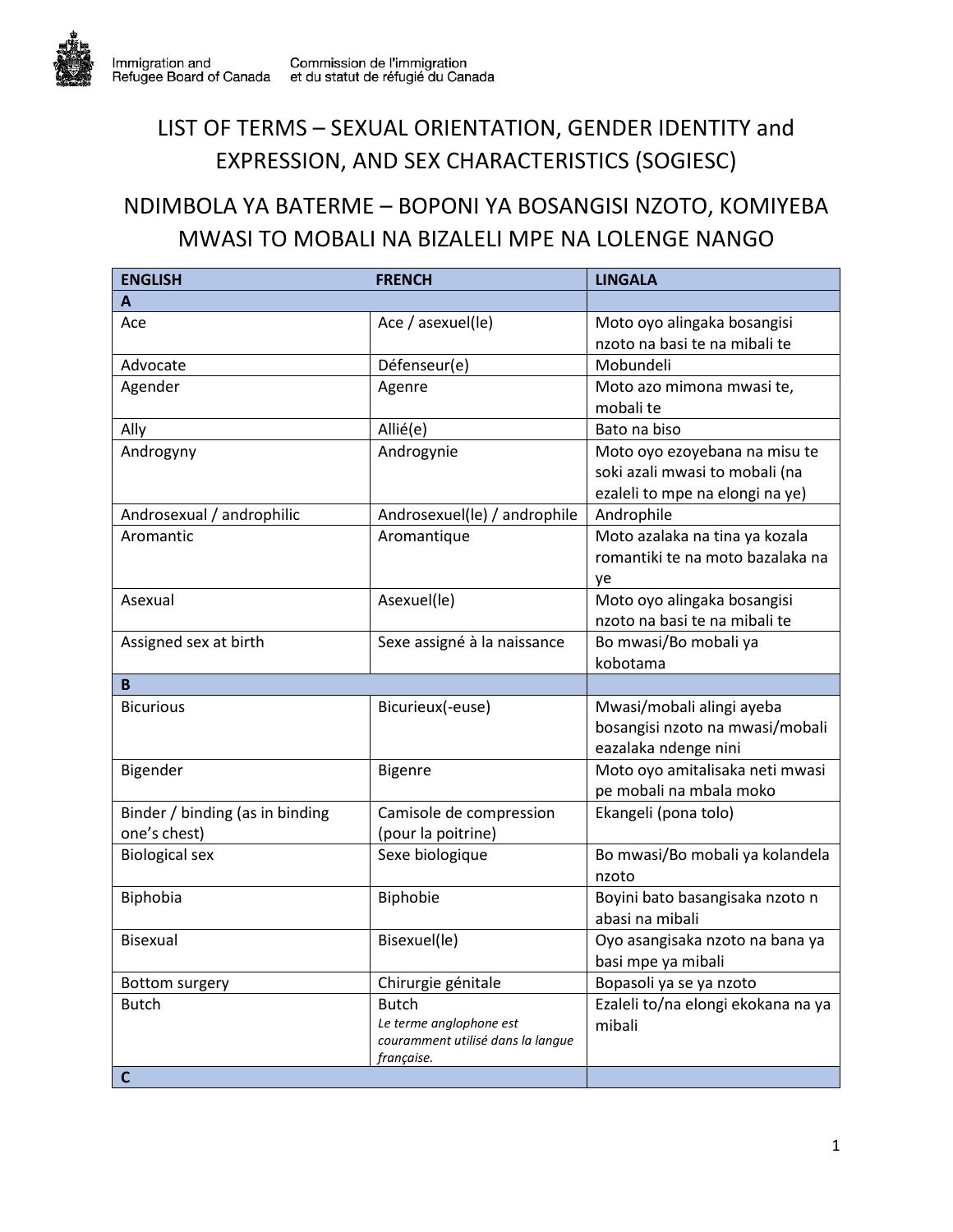| Cisgender                        | Cisgenre                              | Kolandisama oyo wapi obotama       |
|----------------------------------|---------------------------------------|------------------------------------|
|                                  |                                       | nango: mwasi soki mwasi, mobali    |
|                                  |                                       | soki mobali                        |
| Cisnormativity                   | Cisnormativité                        | Kokanisa ete bato nyoso bazalaka   |
|                                  |                                       | kaka basi to mibali                |
| Cissexism                        | Cissexisme                            | Badiscrimination likolo ya lolenge |
|                                  |                                       | ya kozala ya mibali (neti basi)/ya |
|                                  |                                       | basi (neti mibali)                 |
| Civil union                      | Union civile                          | Bomoko libiso ya leta              |
| Closeted                         | Être dans le placard                  | Ko bombana                         |
| Coming out                       | Sortie du placard                     | Koloba na pwasa ete olingaka       |
|                                  |                                       | bato lokola yo (basi po na         |
|                                  |                                       | basi/mibali po na mibali)          |
| Conforming sexual orientation    | Orientation sexuelle                  | Nzela ya mutu aponi na oyo etali   |
|                                  | conforme                              | kosangisa nzoto                    |
| Constellation                    | Constellation                         | Konstellation                      |
| Corrective surgery               | Opération chirurgicale de             | Bopasoli ya sika pona kozongela    |
|                                  | rétablissement du sexe ou             | ki bomwasi to bomobali neti        |
|                                  | « corrective »                        | liboso                             |
| Cross-dresser                    | Travesti(e)                           | Mobali (mwasi) oyo alataki         |
|                                  |                                       | bilamba neti basi (mibali)         |
| Cross-sex hormone therapy        | Hormonothérapie                       | Komela bakisi eza na baormone      |
|                                  | transsexuelle                         | ya basi/mibali pona okoma oyo      |
|                                  |                                       | olingi                             |
| D                                |                                       |                                    |
| Deadnaming                       | Morinommer                            | Kobenga moto na kombo na ye        |
|                                  |                                       |                                    |
|                                  |                                       | ya kobotama wana asi abongoli      |
|                                  |                                       | nzoto na ye                        |
| Demiromantic                     | Demiromantique                        | Kokoma romantiki na moto oyo o     |
|                                  |                                       | developa ba sentima                |
| Disorders of sex development     | Anomalies du                          | Kokoso na developpement sexuel     |
|                                  | développement sexuel                  |                                    |
| Domestic partnership             | Partenariat domestique                | Kovanda lokola babalani            |
| Down low                         | Clandestinité                         | Na se-se                           |
| Drag king                        | Drag king                             | Mwasi oyo alataka lolenge ya       |
|                                  | Le terme anglophone est               | mibali (nabolekisi)                |
|                                  | couramment utilisé dans la langue     |                                    |
| Drag queen                       | française.                            | Mobali oyo alataka lolenge ya      |
|                                  | Drag queen<br>Le terme anglophone est | basi (nabolekisi)                  |
|                                  | couramment utilisé dans la langue     |                                    |
|                                  | française.                            |                                    |
| DSG (Diverse Sexuality and       | Diversité sexuelle et de              | Bokeseni na kozala ya basi pe ya   |
| Gender)                          | genre (DSG)                           | mibali                             |
| <b>Dyke</b>                      | Gouine                                | Gouine/lesibienni                  |
| E                                |                                       |                                    |
| <b>Emotional attraction</b><br>F | Attirance émotionnelle                | Kozala na ba sentima               |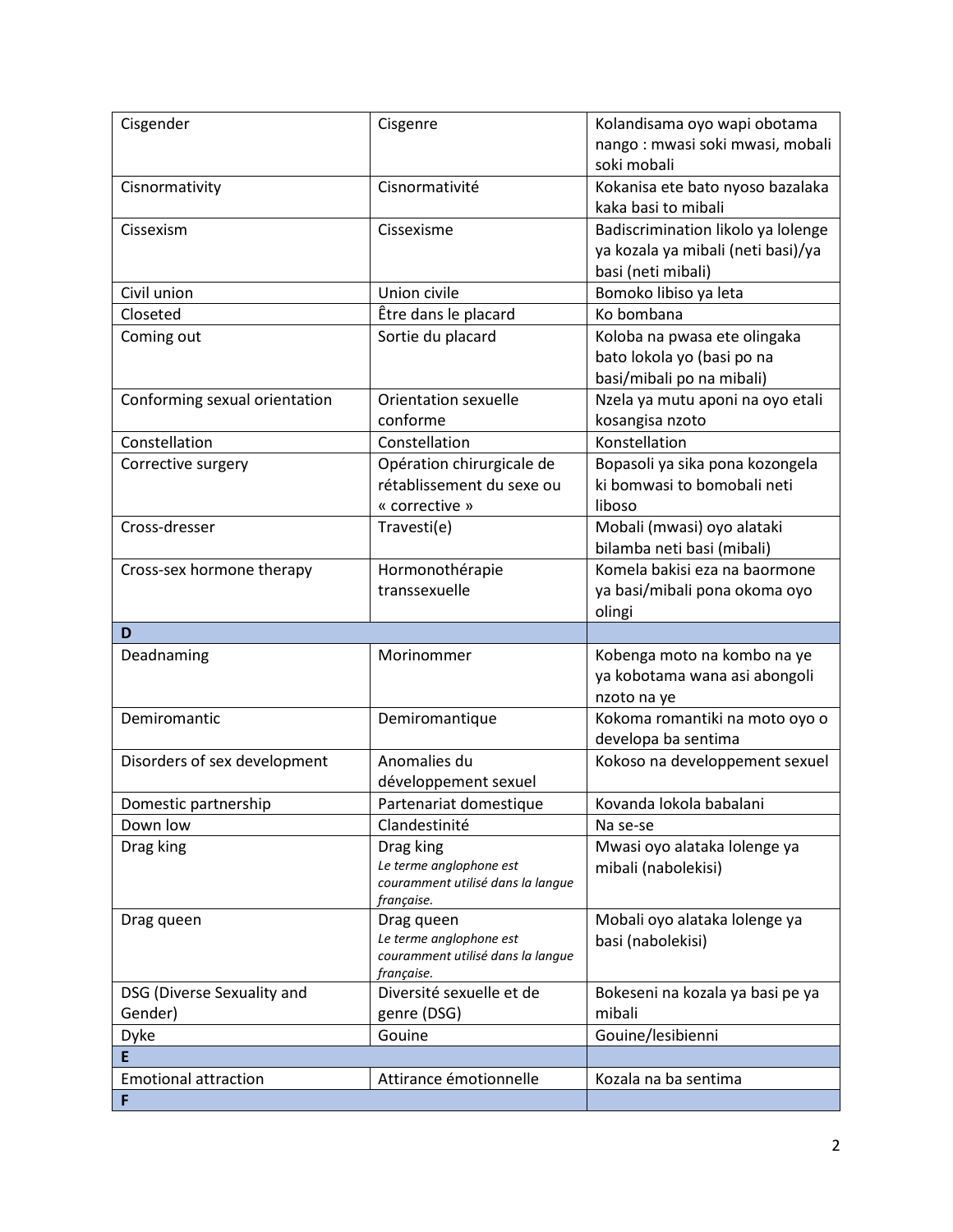| Fag(got)                                                  | Fif (fifi) / pédale / Pédé                                                                      | Pede/mupeda/VW                                                                             |
|-----------------------------------------------------------|-------------------------------------------------------------------------------------------------|--------------------------------------------------------------------------------------------|
| This term often has a negative                            | Ces termes ont une connotation                                                                  | Bakombo oyo etalisaka elobeli mabe                                                         |
| connotation.                                              | souvent négative.                                                                               |                                                                                            |
| Feminine-of-center                                        | Essence féminine                                                                                | Mobali na ba tendance ya basi na<br>nioso                                                  |
| Feminine-presenting                                       | Présentation de genre                                                                           | Bomimonisi na lolenge ya mibali                                                            |
|                                                           | féminine                                                                                        |                                                                                            |
| Femininity                                                | féminité                                                                                        | Bomwasi                                                                                    |
| Femme                                                     | Femme                                                                                           | Mwasi                                                                                      |
| Fluid(ity)                                                | fluide(-ité)                                                                                    | Kopona kozala mwasi to mobali                                                              |
|                                                           |                                                                                                 | na ntango biyike                                                                           |
| FtM / F2M (Female to Male)                                | Femme vers homme (FvH)                                                                          | Mwasi na mobali                                                                            |
| G                                                         |                                                                                                 |                                                                                            |
| Gay                                                       | Gai(e)                                                                                          | Homo                                                                                       |
| The term "gay" is not used exclusively for<br>and by men. | Le terme «gai» n'est pas<br>exclusivement utilisé par et pour<br>les hommes. L'ortographe «gay» | Ebengami « homo (na lingala)» to<br>« gaie (na munoko ya poto)» eza kaka te<br>pona mibali |
|                                                           | peut aussi être utilisé en français à<br>l'étranger.                                            |                                                                                            |
| Gender affirming surgery                                  | Chirurgie d'affirmation de                                                                      | Bopasoli ya nzoto po moto                                                                  |
|                                                           | genre                                                                                           | akoma lolenge alingi: mwasi to                                                             |
|                                                           |                                                                                                 | mobali                                                                                     |
| Gender binary                                             | Binarité de genre                                                                               | Kozala kaka mwasi to mobali                                                                |
| Gender dysphoria                                          | Dysphorie de genre                                                                              | Tango makanisi na nzoto ya moto<br>eza nzela moko te                                       |
| Gender expression                                         | Expression de genre                                                                             | Kobimisa bozalisi ya kimwasi to<br>ya kimobali                                             |
| Gender identity                                           | Identité de genre                                                                               | Komiyeba mwasi to mobali                                                                   |
| Gender neutral                                            | Neutre (sur le plan du<br>genre)                                                                | Kopona koboya kozala mwasi to<br>mobali                                                    |
| Gender non-conforming                                     | Non conforme au genre                                                                           | Botosi lolenge ya bato te na oyo<br>etali kosangisa nzoto                                  |
| Gender normative / gender                                 | Conforme au genre                                                                               | Bosangisi nzoto ya mobali                                                                  |
| straight                                                  |                                                                                                 | (mwasi) na mwasi (mobali) kaka                                                             |
| Genderfluid / gender fluid                                | Au genre fluide                                                                                 | Boponi kozala mwasi to mobali<br>na ntango biyike                                          |
| Gender reassignment                                       | Réassignation de genre                                                                          | Bopasoli ya nzoto pona<br>mobali/mwasi akoma                                               |
|                                                           |                                                                                                 | mwasi/mobali                                                                               |
| Gender recognition certificate                            | Certificat reconnaissant                                                                        | Mokanda ya leta etalisi été                                                                |
|                                                           | l'identité de genre                                                                             | mwasi/mobali abongwana                                                                     |
|                                                           |                                                                                                 | mobali/mwasi                                                                               |
| Gender role                                               | Rôle de genre                                                                                   | Lolenge basi/mibali ya ko zala                                                             |
| Gender role stereotyping                                  | Stéréotypes associés au rôle                                                                    | Bastereotype kolandisa lolenge                                                             |
|                                                           | de genre                                                                                        | basi/mibali ya ko zala                                                                     |
| Gender Spectrum                                           | Spectre du genre                                                                                | Spectre pona kosalisa ban ape                                                              |
|                                                           |                                                                                                 | bilenge bazala na environement                                                             |
|                                                           |                                                                                                 | esengeli pona bango                                                                        |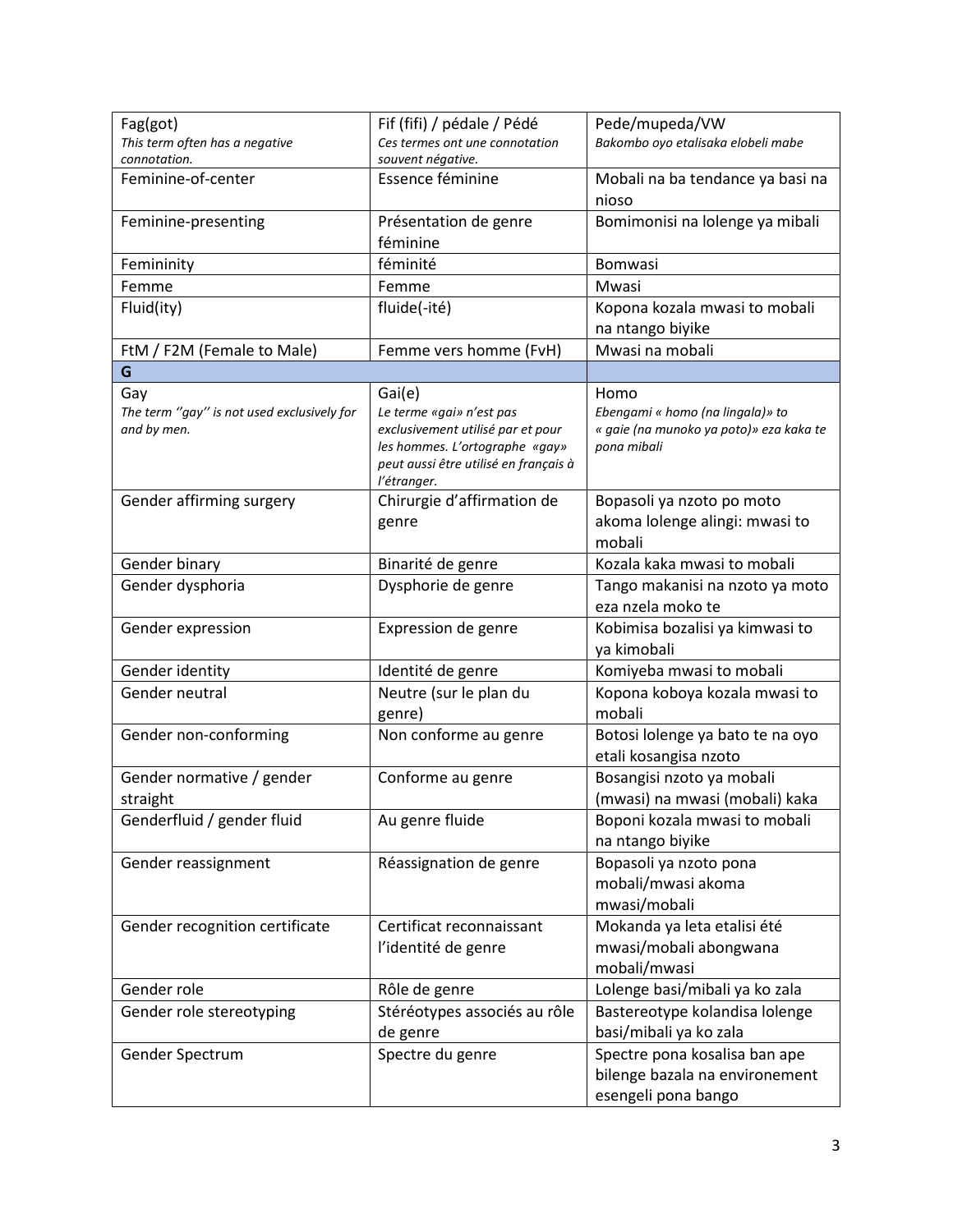| Genderqueer                                                                                                                                                                                                                                                                                                                                                                                                                                                                                                                                                                                                                                                                                                                                                                                                                                                                                                               | De genre queer<br>Le terme queer est couramment<br>utilisé dans la langue française.                                                                                                                                                                                                                                       | Mobali (mwasi) kosala makambo<br>lokola mwasi (mobali)                                                                                                                                                                                                                                                      |
|---------------------------------------------------------------------------------------------------------------------------------------------------------------------------------------------------------------------------------------------------------------------------------------------------------------------------------------------------------------------------------------------------------------------------------------------------------------------------------------------------------------------------------------------------------------------------------------------------------------------------------------------------------------------------------------------------------------------------------------------------------------------------------------------------------------------------------------------------------------------------------------------------------------------------|----------------------------------------------------------------------------------------------------------------------------------------------------------------------------------------------------------------------------------------------------------------------------------------------------------------------------|-------------------------------------------------------------------------------------------------------------------------------------------------------------------------------------------------------------------------------------------------------------------------------------------------------------|
| Gender transition                                                                                                                                                                                                                                                                                                                                                                                                                                                                                                                                                                                                                                                                                                                                                                                                                                                                                                         | Transition de genre                                                                                                                                                                                                                                                                                                        | Mbongwana ya kozala mwasi to<br>mobali                                                                                                                                                                                                                                                                      |
| Gender variant                                                                                                                                                                                                                                                                                                                                                                                                                                                                                                                                                                                                                                                                                                                                                                                                                                                                                                            | Au genre variant                                                                                                                                                                                                                                                                                                           | Kosala makambo elandisami<br>mingi te na basi to na mibali                                                                                                                                                                                                                                                  |
| Gillick competence                                                                                                                                                                                                                                                                                                                                                                                                                                                                                                                                                                                                                                                                                                                                                                                                                                                                                                        | Consentement aux soins<br>d'un mineur                                                                                                                                                                                                                                                                                      | Kondima kokengela miner                                                                                                                                                                                                                                                                                     |
| <b>GSM</b> (Gender and Sexual<br>Minorities)                                                                                                                                                                                                                                                                                                                                                                                                                                                                                                                                                                                                                                                                                                                                                                                                                                                                              | Minorités sexuelles et de<br>genre (MSG)                                                                                                                                                                                                                                                                                   | Bituluku mike ya basi mpe mibali<br>na oyo etali bosangisi nzoto na<br>bango                                                                                                                                                                                                                                |
| Gynesexual / gynephilic                                                                                                                                                                                                                                                                                                                                                                                                                                                                                                                                                                                                                                                                                                                                                                                                                                                                                                   | Gynesexuel(le) / gynéphile                                                                                                                                                                                                                                                                                                 | gynephile                                                                                                                                                                                                                                                                                                   |
| H                                                                                                                                                                                                                                                                                                                                                                                                                                                                                                                                                                                                                                                                                                                                                                                                                                                                                                                         |                                                                                                                                                                                                                                                                                                                            |                                                                                                                                                                                                                                                                                                             |
| Hermaphrodite                                                                                                                                                                                                                                                                                                                                                                                                                                                                                                                                                                                                                                                                                                                                                                                                                                                                                                             | Hermaphrodite                                                                                                                                                                                                                                                                                                              | Moto oyo aza na nzoto na ye<br>bomwasi na bomobali                                                                                                                                                                                                                                                          |
| Heteronormativity                                                                                                                                                                                                                                                                                                                                                                                                                                                                                                                                                                                                                                                                                                                                                                                                                                                                                                         | Hétéronormativité                                                                                                                                                                                                                                                                                                          | Koloba ete bosangisi nzoto ya<br>mobali (mwasi) na mwasi<br>(mobali) nde kaka elongobani                                                                                                                                                                                                                    |
| Heterosexism                                                                                                                                                                                                                                                                                                                                                                                                                                                                                                                                                                                                                                                                                                                                                                                                                                                                                                              | Hétérosexisme                                                                                                                                                                                                                                                                                                              | Bosangisi ya nzoto ya mibali<br>(basi) n abasi (mibali) kaka                                                                                                                                                                                                                                                |
| Heterosexual / Straight                                                                                                                                                                                                                                                                                                                                                                                                                                                                                                                                                                                                                                                                                                                                                                                                                                                                                                   | Hétérosexuel(le)                                                                                                                                                                                                                                                                                                           | Mwasi (mobali) oyo asangisaka<br>nzoto kaka na mibali (basi)                                                                                                                                                                                                                                                |
| HIV (Human Immunodeficiency<br>Virus)                                                                                                                                                                                                                                                                                                                                                                                                                                                                                                                                                                                                                                                                                                                                                                                                                                                                                     | VIH (Virus de<br>l'immunodéficience<br>humaine)                                                                                                                                                                                                                                                                            | VIH/SIDA                                                                                                                                                                                                                                                                                                    |
| Homophobia                                                                                                                                                                                                                                                                                                                                                                                                                                                                                                                                                                                                                                                                                                                                                                                                                                                                                                                | Homophobie                                                                                                                                                                                                                                                                                                                 | Boyini ya bato basangisaka nzoto<br>basi na basi to mibali na mibali                                                                                                                                                                                                                                        |
| Homosexual<br>In English the terms "homosexual" and<br>"homosexuality" should be avoided. The<br>term "homosexual" is problematic due to<br>the way in which it was used to<br>pathologize and criminalize SOGIESC<br>individuals. There may also be cases<br>where claimants and appellants<br>themselves, directly or through an<br>interpreter, use the terms for self-<br>identification, whether in English or<br>French. Decision-makers should inquire<br>whether the term is being chosen by the<br>claimant or appellant and should use it in<br>the hearing room and decision only if a<br>claimant or appellant prefers it. Decision-<br>makers should correct interpreters who<br>use incorrect terms during the course of<br>the hearing. Some documentary evidence<br>such as laws and penal codes can make<br>direct mentions of<br>"homosexuality"/"homosexuals" which<br>might make their use necessary. | Homosexuel(le)<br>Le terme « homosexuel », d'origine<br>médicale, a parfois une<br>connotation négative dans les<br>communautés anglophones.<br>Cependant, il est largement utilisé<br>dans de nombreuses communautés<br>francophones par des personnes<br>qui l'utilisent sans hésitation pour<br>se définir elles-mêmes. | Homosexuel - Basi (mibali) oyo<br>basangisaka nzoto kaka na basi<br>(mibali)<br>Basalelaka lisusu elobeli oyo na poto te<br>mpo etalisama été nkombo oyo eza neti<br>ya batu babelaka na mutu. Kasi, bato<br>mingi na mokili basalelaka kaka kombo<br>wana pona ko mibenga bango moko,<br>wana eza mabe te. |
| Hormones                                                                                                                                                                                                                                                                                                                                                                                                                                                                                                                                                                                                                                                                                                                                                                                                                                                                                                                  | Hormones                                                                                                                                                                                                                                                                                                                   | <b>Baormone</b>                                                                                                                                                                                                                                                                                             |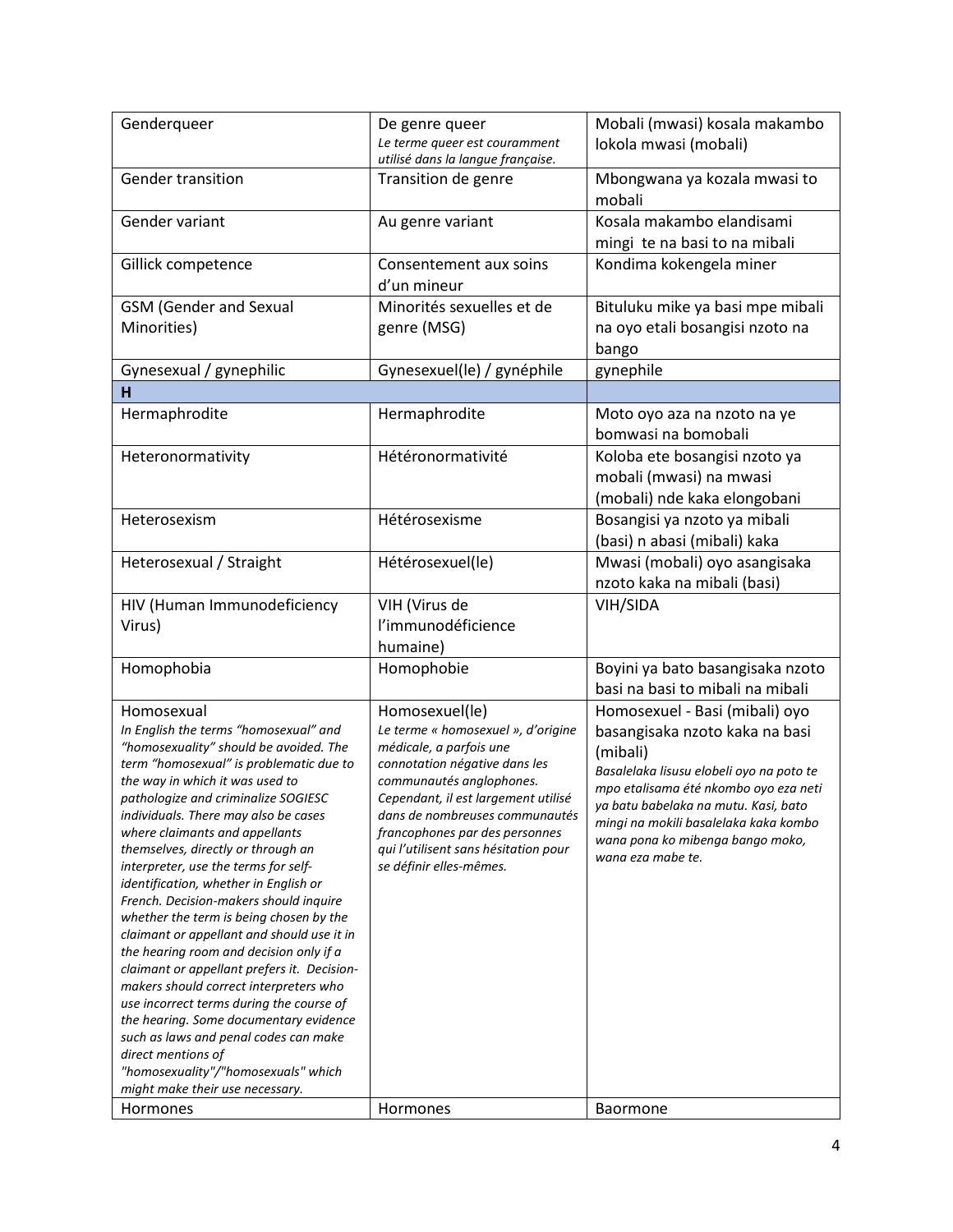| Hormone therapy                         | Hormonothérapie                                                    | Komela bakisi eza na baormone<br>ya basi/mibali   |
|-----------------------------------------|--------------------------------------------------------------------|---------------------------------------------------|
| I, J, K                                 |                                                                    |                                                   |
| Internalized oppression                 | Oppression intériorisée                                            | Etuluku bamonelaka ezo                            |
|                                         |                                                                    | nyokwama na bomonelami wana                       |
| Intersectionality                       | Intersectionnalité                                                 | Intersectionnalité (tango                         |
|                                         |                                                                    | discrimination ya lolenge ya                      |
|                                         |                                                                    | nzoto, ya bomoto, ya bombongo                     |
|                                         |                                                                    | esangani)                                         |
| Intersex                                | Intersexué(e)                                                      | Oyo bosangisi nzoto eza                           |
|                                         |                                                                    | mbalamoko ya basi na ya mibali                    |
| L                                       |                                                                    |                                                   |
| Lesbian                                 | Lesbienne                                                          | Lesibienni:                                       |
| Some women will also call themselves    | Certaines femmes se disent                                         | Basingisi nzoto basi na basi. Basusu pe           |
| "gay" to describe their attraction to a | également « gaie » pour décrire                                    | bamibengaka ba homo.                              |
| person of the same sex or gender.       | leur attirance pour une personne<br>du même sexe ou du même genre. |                                                   |
| Lesbophobia                             | Lesbophobie                                                        | Boyini ya ba lesibienni                           |
| LGBTIQ2 (Lesbian, Gay, Bisexual,        | Mode de vie de la                                                  | Lolenge ya ko bika/ko zala ya                     |
| Transgender, Intersex, Queer or         | communauté LGBTIQ2                                                 | bituluku ya bato ya bokeseni na                   |
| Questioning, 2-spirit) lifestyle and    | (lesbienne, gai, bisexuel,                                         | bozali, na bosangisi nzoto, na                    |
| individuals                             | transgenre, Intersexué,                                            | bizaleli, na lolenge ya basi mpe                  |
|                                         | queer ou en                                                        | mibali                                            |
|                                         | questionnement et                                                  |                                                   |
|                                         | bispirituel)                                                       |                                                   |
| Lipstick lesbian                        | Lesbienne féminine                                                 | Lesibienni atala mibali te                        |
| M                                       |                                                                    |                                                   |
| Marginalized                            | Marginalisé(e)                                                     | Mariginalisé - bato batia                         |
|                                         |                                                                    | pembeni; bato ba kipaka te                        |
| Marriage                                | Mariage                                                            | Libala                                            |
| Masculine-of-center                     | <b>Essence masculine</b>                                           | Mwasi na ba tendance ya mibali                    |
|                                         |                                                                    | na nioso                                          |
| Masculine-presenting                    | Présentation de genre                                              | Bomimonisi na lolenge ya mibali                   |
|                                         | masculine                                                          |                                                   |
| Masculinity                             | Masculinité                                                        | Kimobali                                          |
| Metrosexual                             | Métrosexuel                                                        | Mobali                                            |
| Minority stress                         | Stress des minorités                                               | Stress ya bituluku mike                           |
| Misogyny                                | Misogynie                                                          | Boyini ya basi na nyoso etali                     |
|                                         |                                                                    | etuluku wana                                      |
| MSM (Men who have sex with              | Hommes ayant des relations                                         | HSH (Mibali basangisaka nzoto na                  |
| men)                                    | sexuelles avec d'autres                                            | mibali)                                           |
|                                         | hommes                                                             |                                                   |
| MtF / M2F (Male to Female)              | Homme vers femme (HvF)                                             | Mobali na mwasi                                   |
| Mx.                                     | Non binaire                                                        | Kaka mwasi te mobali te                           |
|                                         | Ce titre de civilité n'existe qu'en                                | Kaka batu balobaka anglais nde                    |
|                                         | anglais.                                                           | basalelaka ebengeli oyo : papa to mama<br>songolo |
| N                                       |                                                                    |                                                   |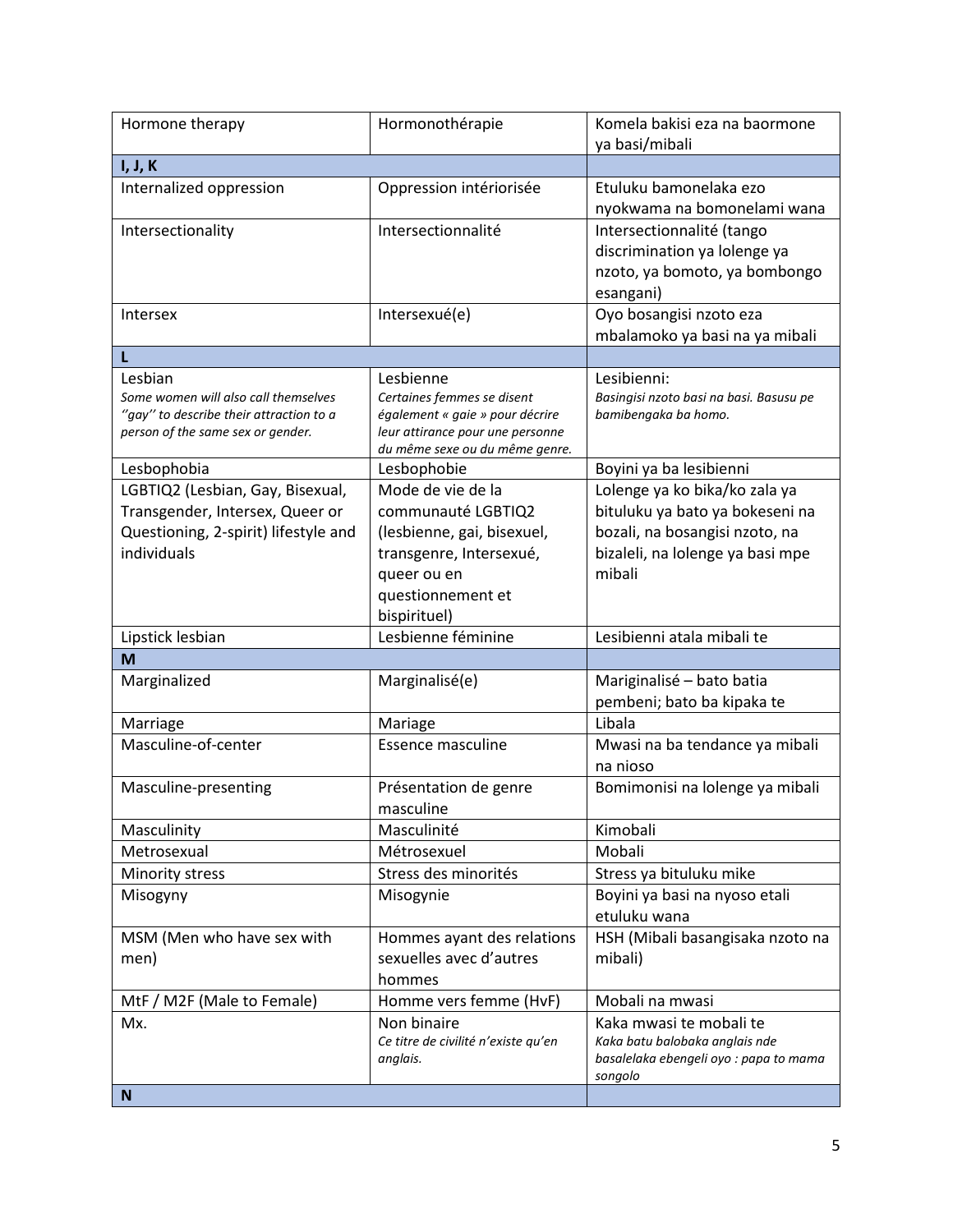| Neurodiverse                                                         | Neurodivers (e)                                                     | Nérodivers - bokeseni na kati ya                   |
|----------------------------------------------------------------------|---------------------------------------------------------------------|----------------------------------------------------|
|                                                                      |                                                                     | bongo                                              |
| Non-binary                                                           | Non-binaire                                                         | Mwasi to mobali kaka te                            |
| Non-consensual medical and                                           | Expérimentation médicale                                            | Ba dokotolo kosalisa mutu                          |
| scientific experimentation                                           | et scientifique non                                                 | mimekano oyo mutu a pesaki ko                      |
|                                                                      | consensuelle                                                        | ndima na ye te                                     |
| Non-heterosexual orientation                                         | Orientation non-                                                    | Nzela ya bokesani ya Mwasi                         |
|                                                                      | hétérosexuelle                                                      | (mobali) oyo asangisaka nzoto                      |
|                                                                      |                                                                     | kaka na mibali (basi)                              |
| $\mathbf{o}$                                                         |                                                                     |                                                    |
| Openly gay                                                           | Ouvertement gai                                                     | Mobali/mwasi eyebana alingaka<br>mibali/basi       |
| Orientation                                                          | Orientation                                                         | Nzela ya bolingo opona                             |
| Out                                                                  | Divulguer involontairement                                          | Koloba na pwasa ete olingaka                       |
|                                                                      |                                                                     | bato lokola yo (basi po n                          |
|                                                                      |                                                                     | abasi/mibali po na mibali)                         |
| Outing / Outed                                                       | Divulgation involontaire                                            | Moto ba bimisa na pwasa                            |
| P                                                                    |                                                                     |                                                    |
| Pangender                                                            | Pangenre                                                            | Bondimisami ete mutu azali                         |
|                                                                      |                                                                     | mbalamoko mwasi mpe mobali;                        |
|                                                                      |                                                                     | azali nyoso mibale                                 |
| Pansexual                                                            | Pansexuel(le)                                                       | Bondimisami été kozala mwasi to                    |
|                                                                      |                                                                     | mobali eza na ndingisa te na oyo                   |
|                                                                      |                                                                     | etali lolango to pe nani ya kolinga                |
| Passing                                                              | Usurpation de genre                                                 | Kosala neti                                        |
| Person with a trans history                                          | Personne ayant des                                                  | Mutu oyo na kala andimisamaki                      |
|                                                                      | antécédents trans                                                   | kozala mobali (mwasi) atako                        |
|                                                                      |                                                                     | nzoto na yo ezali ya basi (mibali)                 |
| PGPs (Preferred Gender                                               | Pronom(s) de préférence                                             | Kombo ya kopona                                    |
| Pronoun(s))                                                          |                                                                     |                                                    |
| Polyamory / polyamorous                                              | Polyamour /                                                         | Polyamour - kolingana na bato                      |
|                                                                      | polyamoureux(-euse)                                                 | misato to koleka                                   |
| Post-op                                                              | Post-transition                                                     | Na sima ya kobongwana                              |
| Pre-op                                                               | Pré-transition                                                      | Liboso ya kobongwana                               |
| Pronoun                                                              | Pronom                                                              | Ebengeli                                           |
| Q                                                                    |                                                                     |                                                    |
| QPOC (Queer People of Colour) /                                      | QPOC (personne queer                                                | QPOC/QTPOC (fioto ya moto                          |
| <b>QTPOC (Queer and Trans People</b>                                 | racisée) / QTPOC (personne                                          | $mwindo$ ) –                                       |
| of Colour)                                                           | queer et trans racisée)                                             | Kombo mindele basalelaka mingi                     |
|                                                                      | Le terme queer est couramment                                       |                                                    |
|                                                                      | utilisé dans la langue française.                                   |                                                    |
| Queer                                                                | Queer                                                               | Fioto                                              |
| May include individuals who are lesbian,                             | Peut inclure des individus qui sont                                 | Ebengeli oyo ekoki kolobela ba                     |
| gay, bisexual, trans or intersex. The term                           | lesbiennes, gays, bisexuels, trans                                  | lesibienne, ba homo, ba bisexuel, ba               |
| queer is also commonly used in French.                               | ou intersexes. Le terme queer est                                   | trans, na misusu. Na monoko ya poto                |
| The term may be used to denote<br>involvement in political activism. | aussi couramment utilisé en<br>français. Le terme peut être utilisé | « Queer » ezolobela pe ba activite na<br>politiki. |
|                                                                      | pour désigner l'engagement dans                                     |                                                    |
|                                                                      | le militantisme politique.                                          |                                                    |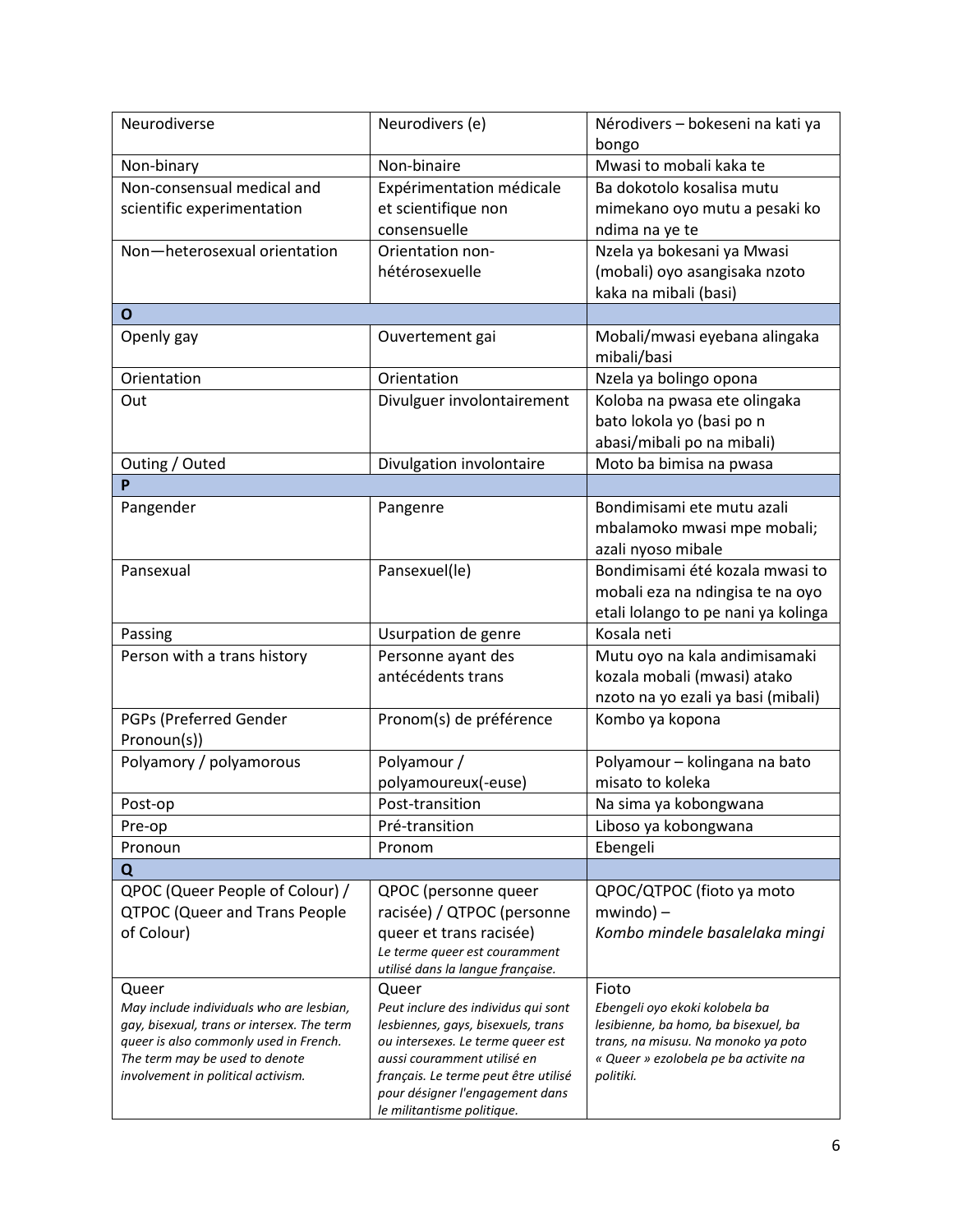| Questioning                    | En questionnement                            | Kozala na botuni                 |
|--------------------------------|----------------------------------------------|----------------------------------|
| R                              |                                              |                                  |
| Romantic attraction            | Attirance romantique                         | Kozala na ba sentima pona mutu   |
| Romantic orientation           | Orientation romantique                       | Lolenge ya bato oyo wapi okoki   |
|                                |                                              | kozala na ba sentima pona bango  |
| $\mathsf{S}$                   |                                              |                                  |
| Same gender loving (SGL)       | Amour pour les personnes                     | Bolingo pona bato ya lolenge na  |
|                                | de même genre                                | yo                               |
| Same sex attraction            | Attirance pour des                           | Kozala na ba sentima pona bato   |
|                                | personnes de même sexe                       | ya lolenge na yo                 |
| Same sex relationship          | Relation entre personnes de                  | Likangami ya mobali na mobali to |
|                                | même sexe                                    | mwasi na mwasi                   |
| Sex                            | Sexe                                         | Kozala mwasi to mobali           |
| Sex assigned at birth (SAAB)   | Sexe assigné à la naissance                  | Bo mwasi/Bo mobali opesama na    |
|                                |                                              | kobotama                         |
| Sex characteristics            | Caractères sexuels                           | Lolenge ya bomwasi to kimobali   |
| Sexual attraction              | Attirance sexuelle                           | Kozala na posa pona mutu         |
| Sexual behavior                | Comportement sexuel                          | Bizaleli na oyo etali kosangisa  |
|                                |                                              | nzoto                            |
| Sexual orientation             | <b>Orientation sexuelle</b>                  | Nzela ya mutu aponi na oyo etali |
|                                |                                              | kosangisa nzoto                  |
| Sexual preference              | Préférence sexuelle                          | Boponi ya mutu na oyo etali      |
|                                |                                              | kosangisa nzoto                  |
| Sexual violence                | Violence sexuelle                            | Boniokoli na oyo etali posa ya   |
|                                |                                              | nzoto                            |
| Sexuality                      | Sexualité                                    | Sexualité                        |
| Sex Reassignment Surgery (SRS) | Réassignement sexuel                         | Bopasoli pona kobongola          |
|                                | chirurgical                                  | bomwasi to kimobali              |
| Skoliosexual                   | Skoliosexuel(le)                             | Moto oyo balingaka bato oyo      |
|                                |                                              | baza basi to mibali kaka te      |
| Social stigma                  | Stigmate social                              | Stigmate social                  |
| Sodomy                         | Sodomie                                      | Sodomie                          |
| Spirit                         | Spirituel                                    | Molimo                           |
| Spiritual attraction           | Attirance spirituelle                        | Kozala na posa pona molimo       |
|                                |                                              | mutu                             |
| Stealth                        | <b>Discret</b>                               | Na nkuku                         |
| Straight                       | Hétérosexuel(le)                             | Mobali (mwasi) asangisaka nzoto  |
|                                |                                              | na basi (mibali) kaka            |
| Stigmatization                 | Stigmatisation                               | Stigmatisation                   |
| Structured stigma              | Stigmate structurel                          | Stigmate structurel              |
|                                |                                              | Etali bizaleli ya leta           |
| Stud                           | Stud<br>Ce terme anglais est utilisé dans la | Mobali basi ba lela              |
|                                | langue française car il ne possède           |                                  |
|                                | pas d'équivalent.                            |                                  |
| T                              |                                              |                                  |